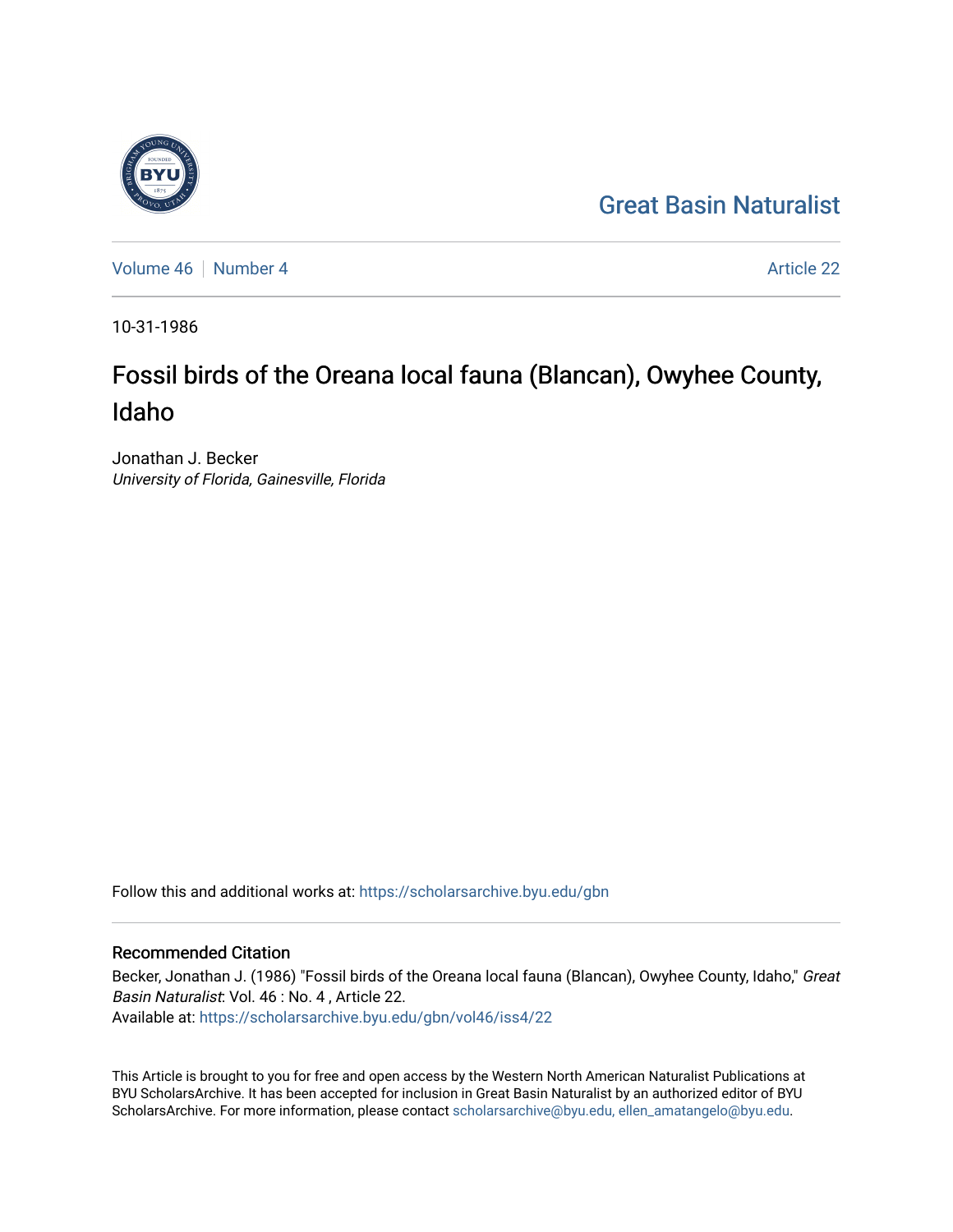#### FOSSIL BIRDS OF THE OREANA LOCAL FAUNA (BLANCAN), OWYHEE COUNTY, IDAHO

#### Jonathan J. Becker<sup>1</sup>

Abstract. —The Oreana local fauna (Blancan) occurs in exposures of the Glenns Ferry Formation in Owyhee County, Idaho. Fossil birds present include *Phalacrocorax* cf. P. idahensis, Pelecanus cf. P. halieus, an indeterminate anatid, an indeterminate falconid, two species of Otus, and a species of Colaptes larger than modern C. auratus that provides the earliest record of a colaptine woodpecker.

The Oreana local fauna is a Blancan  $($ Pliocene) assemblage of vertebrate fossils from two localities in southwestern Idaho near the town of Oreana, Owyhee County (IMNH 74001 in Sec 25 and IMNH 74004 ( $\Rightarrow$ IMNH 78031) in Sec 1, T4S, R1W; 43 degrees 02' N Lat. , <sup>116</sup> degrees 24' W Long. , Oreana Quadrangle, U.S. Geologic Survey 7.5 minute series topographical map, 1949). Fossils from both localities come from exposures of the Glenns Ferry Formation (Malde et al. 1963) (= Oreana Formation of Anderson 1965) and correlate with the Hagerman local fauna, ap proximately 75 miles to the east (Conrad 1980). Smith et al. (1982) discuss the bio stratigraphy of fishes in this formation.

IMNH <sup>74001</sup> has produced many thou sands of complete, disarticulated skeletal ele ments of fish, along with <sup>a</sup> few mammal and bird remains from thick lenses of fine sand interbedded with clays. This locality possibly represents a shoreline with swash accumulations (Schaeffer 1972). Vertebrate fossil re mains are much more rare from IMNH 74004. More detailed information on each locality is available from IMNH upon request.

#### Materials and Methods

Comparative material of modern species examined is in collections of the American Museum of Natural History (AMNH), the Idaho Museum of Natural History (IMNH), Pierce Brodkorb (PB), and the National Museum of Natural History, Smithsonian Institu tion (USNM). All fossil specimens from the Oreana local fauna are in the vertebrate paleontology collections of the IMNH.

Measurements were made with Kanon dial calipers, accurate to 0.05 mm and rounded to the nearest 0.1 mm. BMDP statistical soft ware program BMDPID was used to calculate simple descriptive statistics (Dixon 1981). Computations were made at the Northeast Regional Data Center (NERDC) at the University of Florida, Gainesville. Anatomical terminology follows Baumel et al. (1979).

#### Systematic Paleontology

Order Pelecaniformes Sharpe, 1891 Family Phalacrocoracidae (Bonaparte, 1853) Genus Phalacrocorax Brisson, 1760

Phalacrocorax of P. idahensis (Marsh, 1870)

MATERIAL —IMNH 74001/26527, complete left carpometacarpus; IMNH 74004/30221, proximal end of left ulna; 74004/30223, proxi mal end of right ulna. Tentatively referred. 74004/30224, partial upper mandible; 74004/ 30222, proximal end of left ulna; 74001/30217, right scapula.

Remarks. —Although originally described from the Hemphillian Chalk Hills Formation (Marsh 1870), this species is better known from the Blancan Hagerman local fauna (Wet more 1933, Brodkorb 1958, Murray 1970).

The referred upper mandible is short and heavy, having a concave dorsal surface, characteristic of the subgenus Phalacrocorax (Howard 1946). The ulnae are within the range of P. *idahensis* or are slightly larger (Murray 1970).

The complete carpometacarpus is larger than any reported by Murray (1970), eliminat-

Department of Zoology, University of Florida, Gainesville, Florida 32611. Present address: Division of Birds, National Museum of Natural History, Smithsonian Institution, Washington, D.C. 20560.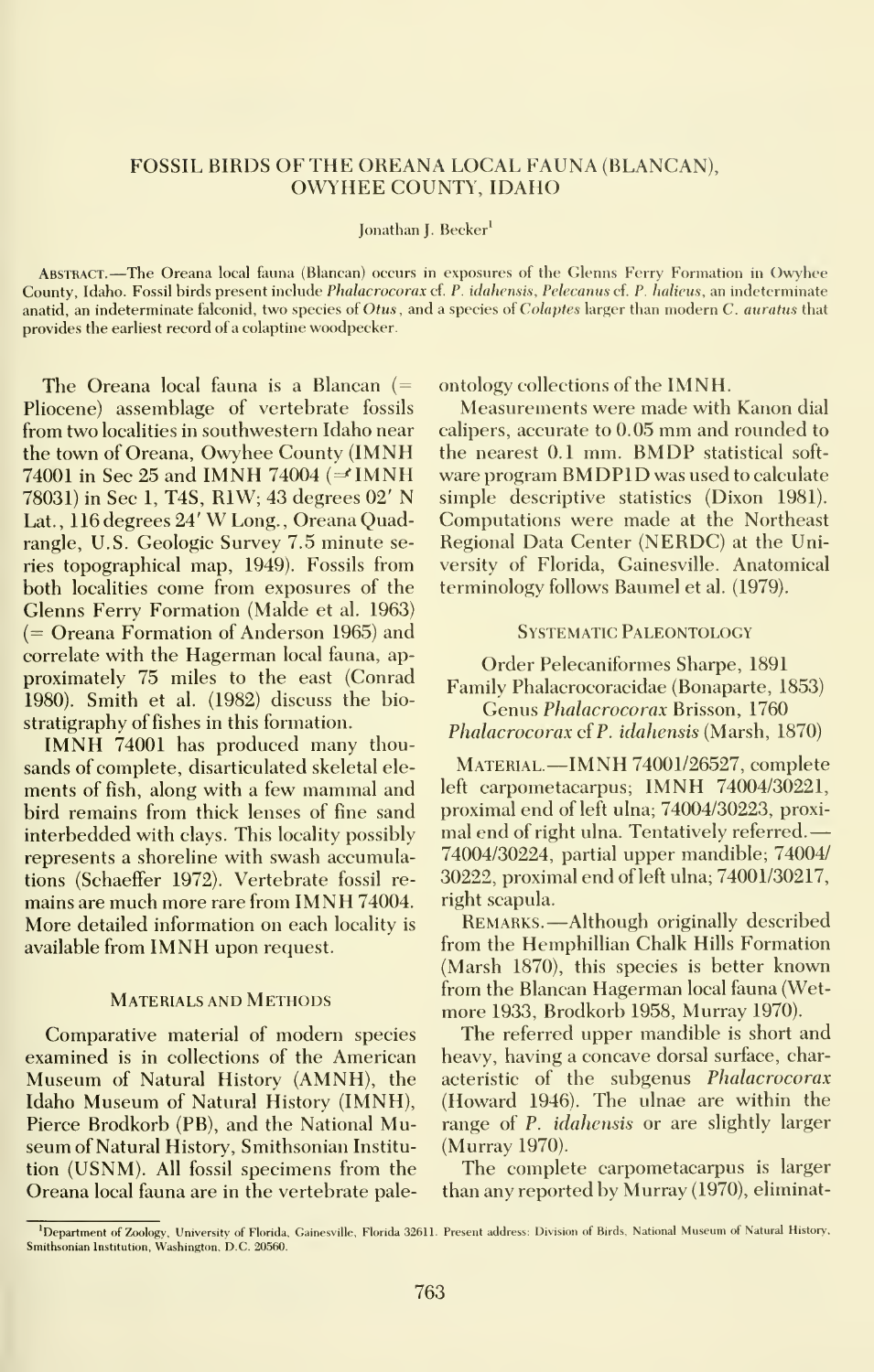| Measurement    | Males              | Females            | <b>IMNH 28411</b> |
|----------------|--------------------|--------------------|-------------------|
| <b>TWSHAFT</b> | $3.19 \pm 0.25(7)$ | $3.37 \pm 0.25(3)$ | 3.3               |
|                | $2.8 - 3.6$        | $3.1 - 3.6$        |                   |
| <b>DSHAFT</b>  | $2.76 \pm 0.22(7)$ | $2.87 \pm 0.25(3)$ | 2.9               |
|                | $2.4 - 3.1$        | $2.6 - 3.1$        |                   |
| <b>TWDIST</b>  | $8.66 \pm 0.59(7)$ | $9.17 \pm 0.67(3)$ | 8.6               |
|                | $7.9 - 9.6$        | $8.4 - 9.6$        |                   |
| <b>DDIST</b>   | $4.2 \pm 0.22(7)$  | $4.90 \pm 0.70(3)$ | 4.1               |
|                | $3.9 - 4.5$        | $4.4 - 5.7$        |                   |

Table 1. Measurements of humeri ofOtus asio . Data are mean ± standard deviation (number) and observed range. Measurements are TWSHAFT, transverse width humeral shaft; DSHAFT, depth of humeral shaft; TWDIST trans verse width of distal end of humerus; DDIST, depth of distal end of humerus.

ing the possibility of its being referable to either of the other cormorants reported from the Glenns Ferry Formation, P. macer and P. auritus, which are smaller. It differs from the carpometacarpus of P. macropus by the square shape of the process of metacarpal I (Murray 1970) and by the intermetacarpal tuberosity being in line with the proximal metacarpal symphysis whereas this is more distad in P. macropus.

### Family Pelecanidae Vigors, 1825 Pelecanus Linnaeus, 1758 Pelecanus cf P. halieus Wetmore, 1933

MATERIAL. -- 74001/26528, nearly complete left femur, lacking medial condyle and caudal portion of lateral condyle. 74004/30225, proximal end of left femur.

DESCRIPTION.-- IMNH 26528 is from an immature individual and is abraded. Size intermediate between P. eruthrorhynchos and P. occidentalis. Shaft more robust than in P. occidentalis. Neck more distinct, popliteal fossa deeper, undercutting internal condyle, and head angles more proximally than in either P. occidentalis or P. erythrorhynchos.

REMARKS.—This species was named by Wetmore (1933) from the proximal end of a radius. On the basis of this element it was said to be slightly smaller than P. o. occidentalis but probably closely related to P. erythrorhynchos. Even with the present material, the systematic position of this poorly known species cannot be clarified.

> Order Anseriformes (Wagler, 1831) Family Anatidae Vigors, 1825 Subfamily Anatinae (Vigors, 1825) Genus and species indeterminate

MATERIAL.-74001/30504, complete left radius.

REMARKS.-This anatid specimen is similar to the radii in females of Authua collaris but is slightly shorter and more robust. Because the radius is not a diagnostic element in the Anatidae (Woolfenden 1961:2), I have not identified this specimen beyond the level of subfamilv.

> **Order Falconiformes** cf Falconidae Vigors, 1824 Genus and species indeterminate

MATERIAL.-74001/30219, caudal portion of neurocranium.

REMARKS.—Neurocranium preserved from the caudal wall of the orbit caudally, basisphenoid plate missing. Brain case is somewhat bulbous and prominentia cerebellaris is well developed. This skull fragment shows the greatest similarity to the Falconiformes (absence of trabecular bone precludes assignment to the Strigiformes), specifically to the Falconidae. It is similar in size to that of Falco peregrinus.

> Order Strigiformes (Wagler, 1830) Family Strigidae Vigor, 1825 Subfamily Striginae (Vigors, 1825) Genus Otus Pennant, 1769 Otus cf O. asio (Linnaeus, 1758)

MATERIAL.-IMNH 74001/28411. Distal end of right humerus.

DESCRIPTION.-Similar in size to a male of O. asio naevius. Shape of fossa m. brachialis and the shape and development of the epicondylus dorsalis within the range of variation of modern populations of O. asio. IMNH 28411 differs from all modern specimens of O. asio examined in having a shallower fossa olecrani. See Table 1 for measurements.

REMARKS.-Ford and Murray (1967) reported an indeterminate owl the size of Otus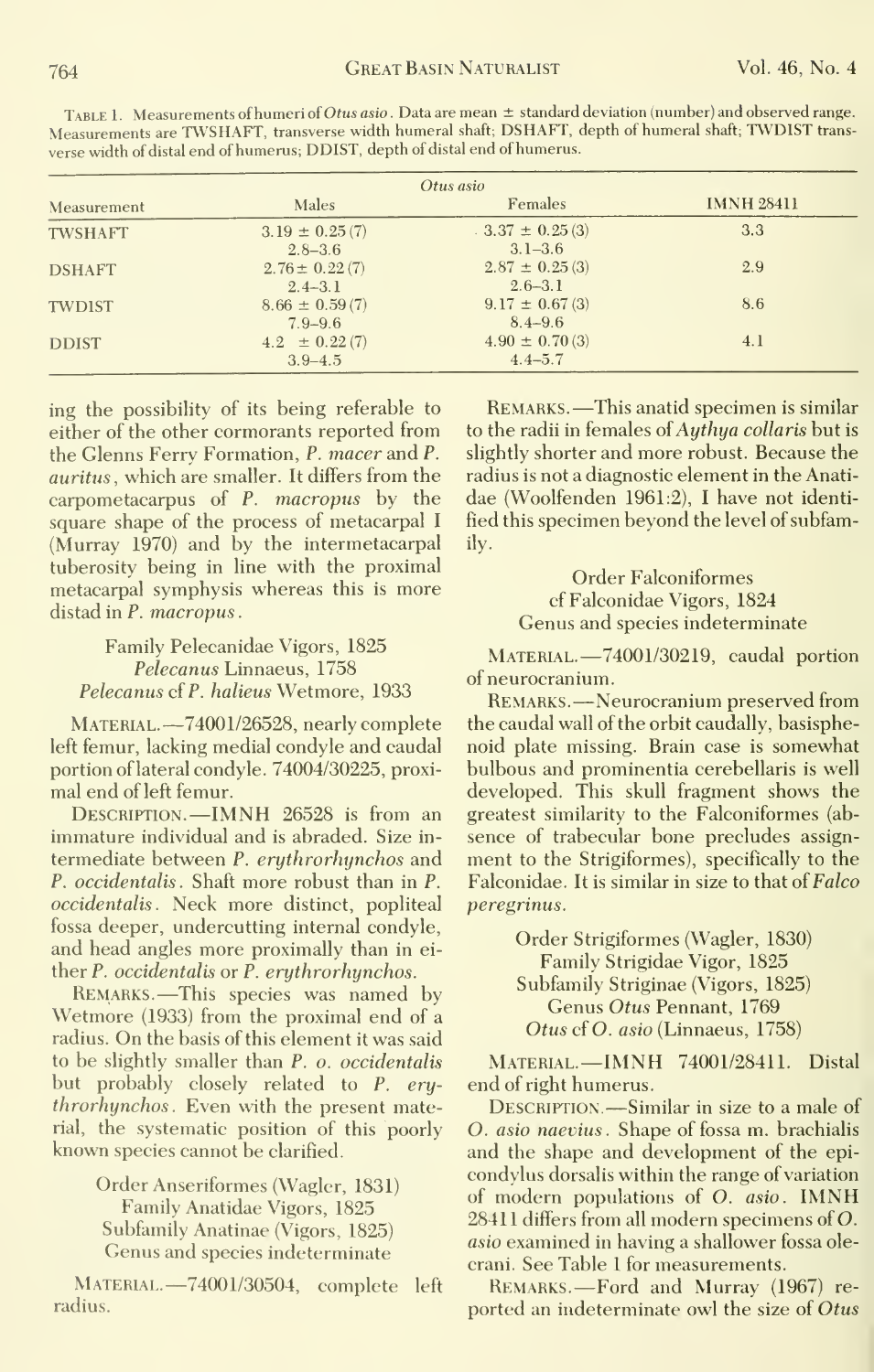asio from the Hagerman local fauna. The above specimen may represent the same species.

#### Otus sp. (Kaup, 1852)

Material.—IMNH 74001/30216, nearly complete right tarsometatarsus with caudal portion of trochlea IV missing.

DESCRIPTION. - Similar in morphology to female O. flammeolus (USNM 554125) but much smaller (skeletons of males of O. flammeolus unavailable). Caudal projection of process on trochlea II more developed in fossil. Calcaneal ridge not as inclined laterally.

Remarks. —The paucity of skeletons of modern species of small owls makes it impossible to determine the exact systematic rela tionships of this fossil specimen.

#### Order Piciformes (Meyer and Wolf, 1810) Suborder Pici Meyer and Wolf, 1810 Family Picidae Vigors, 1825 Subfamily Picinae (Vigors, 1825) Tribe Colaptini Genus Colaptes Vigors, 1826

GENERIC DIAGNOSIS. - The skull of Colaptes may be distinguished from other genera of New World Picinae by the following combination of characters: (1) Interorbital septum completely ossified (similar to Sphyrapicus, Campethera, Piculus, Celeus, and Dinopium ; incompletely ossified or perforate in Xiphidiopicus, Dendrocopus, Picoides, Veniliornis, Dryocopus, Campe-philus, Picus, and Chrysocolaptes; variable in species of Melanerpes); (2) dorsal surface of brain case slightly dimpled (heavily dimpled in Dryocopus, Campephilus, Picus, and Chrysocolaptes; smooth in Melanerpes, Sphyrapicus, and Xiphidiopicus, slightly dimpled in other genera examined); (3) supraorbital ridge present (absent to slightly developed in Melanerpes, Campethera, Dendrocopus, Pi cus, and Dinopium; present in other genera examined); (4) groove for hyoids present (similar to Campethera, Piculus, Dryocopus, Campephilus, Picus, and Dinopium; absent to slightly developed in other genera examined);  $(5)$  frontals flat to concave (similar to Melanerpes, Piculus, Celeus, Dryocopus, Campephilus, and Chrysocolaptes ; inflated and ex panded to varying degrees in other genera examined, producing a distinct, midsagittal crest in Xiphidiopicus, Campethera, Picus, Din-opium, and some species of Picoides); (6) interorbital constriction narrow (similar to Celeus and Veniliornis ; wide in Campephilus, Dendrocopus, and Sphyrapicus; intermediate in other genera examined); (7) narrow width between nares (similar to Melanerpes and Dinopium, wide in Sphyrapicus, Dendrocopus, Picoides, Veniliornis, Campephilus, and Chrysocolaptes ; intermediate in other genera examined); (8) basisphenoid re gion inflated (not inflated in Veniliornis, Dryocopus, Campephilus, or Chrysocolaptes, inflated in other genera examined); and (9) otic region inflated (not inflated in Veniliornis, Campephilus or Chrysocolaptes); inflated to slightly inflated in other genera.

#### Colaptes sp.

Material.—IMNH 74001/30218, cranium lacking entire upper jaw, pterygoids, and quadrates.

Description.—IMNH <sup>30218</sup> is distin guished from Colaptes auratus and C. melanochloros by larger size; from C. campestris by having a more developed postorbital process and a deeper, well-defined temporal fossa; from C. pitius by having a more bulbous prominentia cerebellaris and a more caudorostrally oriented temporal fossa; and from C. rupicola by being smaller and having more distinct hyoid grooves. Colaptes  $( =$ Nesoceleus) fernandinae is very distinct from all other species of Colaptes . In this species the dorsum of the skull is dimpled, hyoid grooves deep, prominentia cerebellaris poorly devel oped, and the nuchal crest is well developed. See Table 2 for measurements.

Remarks. —North American Neogene woodpeckers include Palaeonerpes shorti Cracraft and Morony 1969, based on a single distal end of a tibiotarsus from deposits equivalent to the upper part of the Valentine For mation (early Clarendonian). Cracraft and Morony (1969) suggest that the affinities of Palaeonerpes are likely to be with the melanerpine woodpeckers rather than with genera such as Dendrocopos, Dryocopus, or Colaptes.

Pliopicus brodkorbi Feduccia and Wilson 1967, based on a single distal tarsometatarsus, is from the mid- to late Clarendonian Wakeeney local fauna (late Miocene) from the Ogallala Formation, Kansas. Feduccia and Wilson (1967) consider Pliopicus to be allied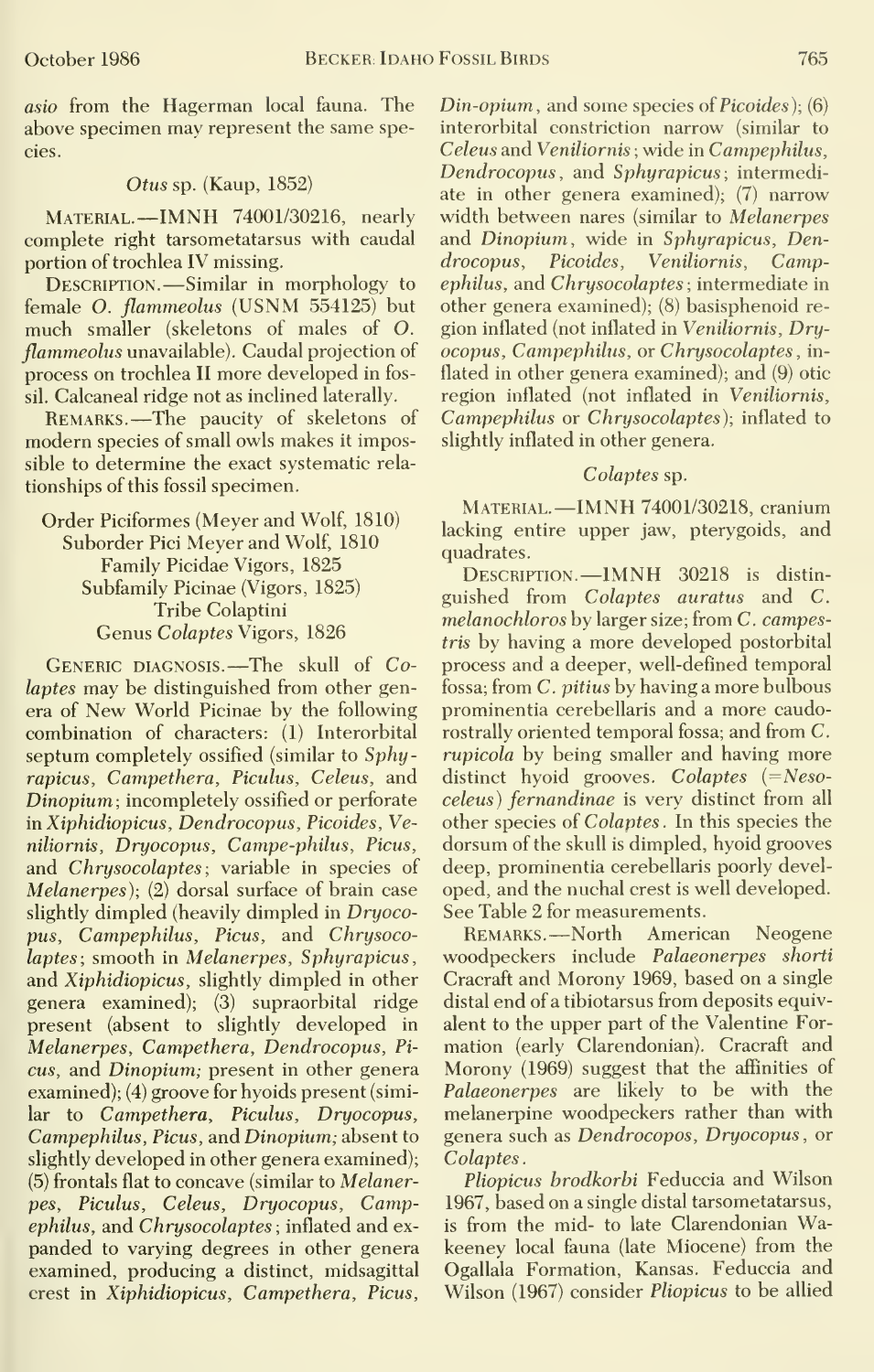TABLE 2. Measurements of the crania of species of Colaptes. Data are mean, standard deviation, number measured, and observed range. LENGTH, greatest length from the caudal portion of the supraoccipital (Prominentia cerebellaris) to the nasofrontal suture, measured on the midsagittal plane (Planum medianum), DEPTH, depth of skull from dorsal groove for the hyoid to the slight, anterioposteriorly oriented groove in the basitemporal, measured on the midsagittal plane; WIDTH, greatest transverse width brain case; W-TEMPORAL, transverse width of brain case, measured in the temporal fossa immediately caudal to the postorbital process; W-POSTORB, transverse width between postorbital processes; lORB-CONST, narrowest interorbital constriction; W-IORBSEPT, transverse width interorbital septum; L-FMAG, anteroposterior diameter oiforamen magnum , measured from the caudad projection of the occipital condyle to the rostral surface with the caudal border of the foramen; W-FMAG, greatest transverse width of foramen magnum; W-BULLAE, distance between bullae (i.e., between medial surfaces of O. exoccipitale ala tympanica); COND-SR, occipital condyle to sphenoidal rostrum, measured from caudad portion of occipital condyle to the rostralmost extension of the sphenoidal rostrum; EUSTACIAN, distance between openings of the eustacian tubes; W-BASITEMP, greatest transverse width of basitemporal plate; SR-FO, sphenoidal rostrum to ventral border of foramen opticum; FO-PC, foramen opticum to prominentia cerebellaris.  $() =$  specimen damaged.

| Measurement       | auratus                                                | campestris | pitius | melanochloros |                     |        | rupicola fernandinae IMNH 30218 |
|-------------------|--------------------------------------------------------|------------|--------|---------------|---------------------|--------|---------------------------------|
| <b>LENGTH</b>     | $29.33 \pm 0.93(28)$<br>$27.5 - 31.1$                  | 31.0       | 31.7   | 29.0          | 32.5; 29.7          | 31.2   | 34.1                            |
| <b>DEPTH</b>      | $17.89 \pm 0.42(28)$<br>$17.15 - 19.15$                | 19.2       | 19.1   | 17.2          | 19.1; 19.2          | 18.3   | 19.6                            |
| <b>WIDTH</b>      | $22.39 \pm 0.63(28)$                                   | 22.8       | 23.9   | 21.1          | 24.3; 24.0          |        | 23.6                            |
| <b>W-TEMPORAL</b> | $21.3 - 23.7$<br>$20.75 \pm 0.76(20)$                  | 20.2       | 21.4   | 18.6          | 21.6; 21.1          | (20.6) | 21.4                            |
| <b>W-POSTORB</b>  | $18.9 - 22.2$<br>$21.86 \pm 0.79(28)$                  | 22.9       | 23.4   | 21.0          | 23.4; 22.9          | 21.8   | 22.7                            |
| <b>IORB-CONST</b> | $20.4 - 22.95$<br>$8.71 \pm 0.61(30)$                  | 7.7        | 9.2    | 9.2           | 7.8; (7.4)          | 11.1   | (6.7)                           |
| <b>W-IORBSEPT</b> | $7.25 - 9.8$<br>$1.12 \pm 0.13(19)$                    | (1.5)      | (1.7)  | (1.6)         | 1.8; 1.7            | 1.4    | 1.45                            |
| L-FMAG            | $0.95 - 1.55$<br>$3.94 \pm 0.16(28)$                   | 4.1        | 4.4    | 3.8           | 4.2; 3.7            | 3.7    | 3.9                             |
| W-FMAG            | $3.6 - 4.3$<br>$5.76 \pm 0.28(29)$                     | 5.9        | 5.4    | 5.5           | 6.5:6.4             | 6.0    | 5.65                            |
| <b>W-BULLAE</b>   | $5.35 - 6.3$<br>$10.77 \pm 0.44(29)$                   | 12.1       | 11.4   | 10.5          | 11.3; 11.0          | 11.5   | 11.35                           |
| <b>COND-SR</b>    | $10.2 - 12.0$<br>$11.93 \pm 0.66(26)$                  | 11.4       | 12.4   | 10.45         | 11.9; 12.1          | 11.6   | 12.95                           |
| <b>EUSTACIAN</b>  | $10.55 - 13.3$<br>$3.94 \pm 0.30(27)$                  | 4.5        | 4.4    | 4.8           | 4.6:3.2             | 4.5    | 4.0                             |
| <b>W-BASITEMP</b> | $3.25 - 4.75$<br>$13.91 \pm 0.51(27)$                  | (13.0)     | (11.9) | (11.5)        | $(11.0)$ ; $(10.6)$ | (11.7) | (14.85)                         |
| SR-FO             | $13.2 - 14.95$<br>$3.84 \pm 0.27(27)$                  | 4.5        | 4.2    | 4.3           | 3.9; 3.9            | 4.0    | 4.55                            |
| FO-PC             | $3.25 - 4.55$<br>$16.16 \pm 0.53(27)$<br>$15.3 - 17.3$ | 16.5       | 17.1   | 15.7          | 18.0; 17.3          | 12.4   | 17.6                            |

to Melanerpes. Whereas Cracraft and Morony (1969) reject this suggestion, they could not ally *Pliopicus* with any other particular group of woodpeckers. Brodkorb (1970) described a fossil species of ivory-billed woodpecker, Campephilus dalquesti, based on a single distal tarsometatarsus, from the Blancan (Pliocene) Beck Ranch local fauna, Texas, and Feduccia (1975) mentioned the occurrence of Colaptes sp. from the Rexroad local faunas, Kansas.

With only a single specimen known, the exact systematic relationships of Colaptes sp. from the Oreana local fauna remain uncertain.

This specimen may represent either a distinct species or merely a Blancan population of the living Colaptes auratus lineage that was larger. Additional specimens of this species are needed to choose between these alternatives. In either case, this record is the earliest known occurrence of a colaptine woodpecker.

#### **DISCUSSION**

The Blancan North American Land Mammal Age (= Pliocene) has a diverse fossil avifauna, with approximately 90 avian species reported from 16 localities. Localities in the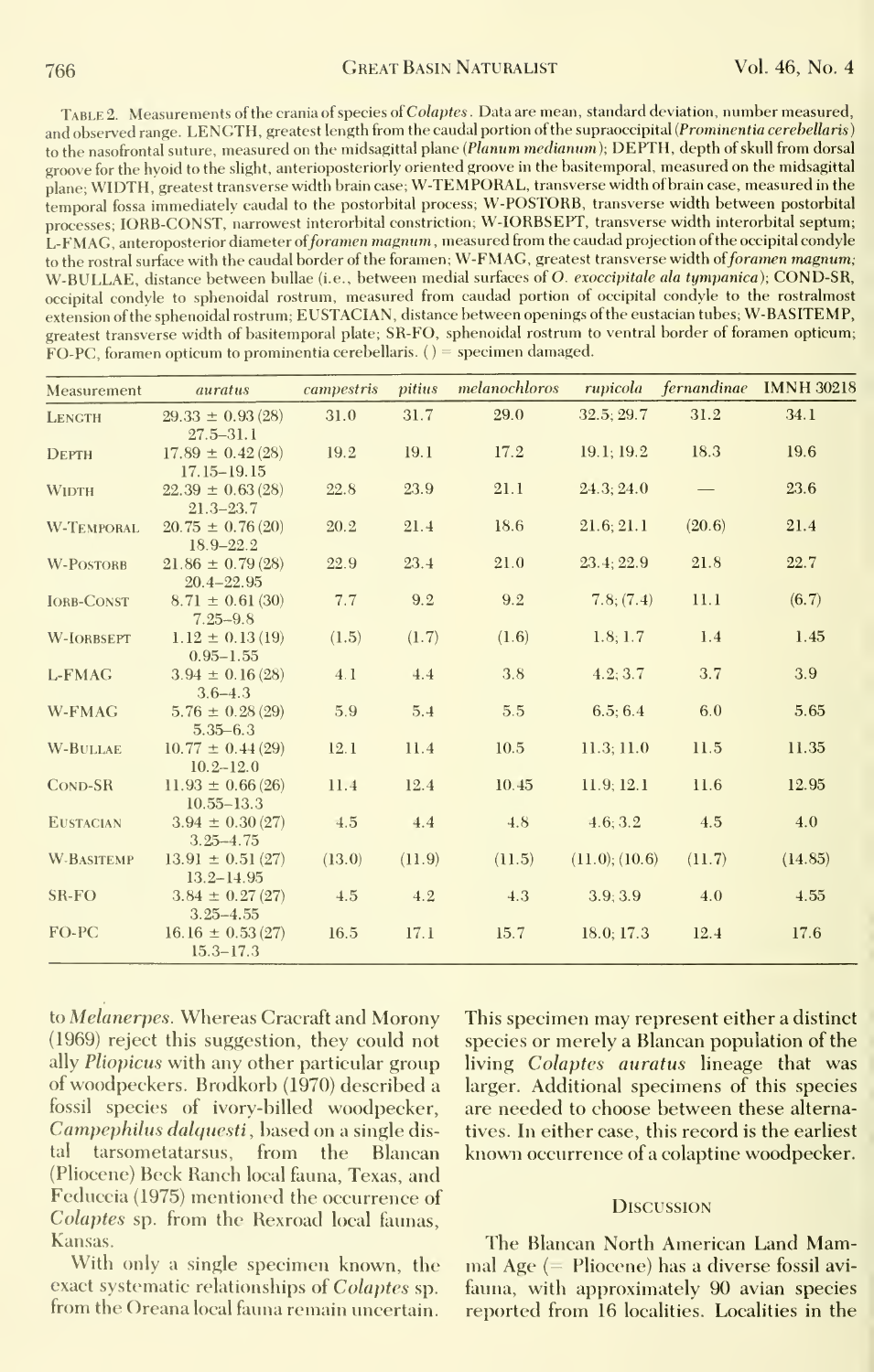Glenns Ferry Formation have produced some 30 of these species (Feduccia 1975 and refer ences therein, Miller 1944, this study). There are also several unstudied collections of fossil birds from this formation (Becker in preparation).

The systematics of many of these species are still poorly known. New species, often only known from fragmentary material, were proposed more on the basis of a presumed difference in geologic time than on quantifi able differences in morphology. Sexual and geographic variation in the osteology of living species was rarely quantified. Many Blancan species of birds should be critically reexamined before being accepted as valid, extinct taxa.

#### **ACKNOWLEDGMENTS**

For the loan of material or for access to collections <sup>I</sup> thank G. Barrowclough and F. Vuilleumier, American Museum of Natural History; J. A. White, Idaho Museum of Natural History; P. Brodkorb, University of Florida; and S. L. Olson, National Museum of Natural History. <sup>I</sup> thank P. Brodkorb, S. L. Olson, and D. W. Steadman for their comments on this manuscript.

#### LITERATURE CITED

- Anderson, N. R. 1965. Upper Cenozoic stratigraphy of the Oreana 15 minute quadrangle, Idaho. Unpublished dissertation, University of Utah, Salt Lake City.
- BAUMEL, J. J., A. S. KING, A. M. LUCAS, J. E. BREAZILE, AND *lus* H. E. Evans, (EDS.). 1979. Nomina anatomica M. avium. Academic Press, New York. 637 pp.
- BRODKORB, P. 1958. Fossil birds from Idaho. Wilson Bull. 70; 237-242.
- 1970. The paleospecies of woodpeckers. Quart. J. Florida Acad. Sci. 33: 132-136 (published 23 February 1971).
- CONRAD, G. S. 1980. The biostratigraphy and mammalian paleontology of the Glenns Ferry Formation from Hammett to Oreana, Idaho. Unpublished dissertation, Idaho State University, Pocatello. 351 pp.
- DIXON, W. J. 1981. BMDP statistical software. University of California Press, Berkeley. 725 pp.
- Feduccia, A 1975. Professor Hibbard's fossil birds. Univ. Michigan Mus. Paleont., Pap. Paleont. 12: 67-70.
- Feduccia, A., and R. L. Wilson 1967. Avian fossils from the lower Pliocene of Kansas. Occ. Pap. Mus. Zool., Univ. Michigan 655: 1-6.
- FORD, N. L., AND B. G. MURRAY, JR. 1967. Fossil owls from the Hagerman local fauna (Upper Pliocene) of Idaho. Auk 84: 115-117.
- HOWARD, H. 1946. A review of the Pleistocene birds of Fossil Lake, Oregon. Carnegie Instit. Wash., Publ. 551:142-195, 2 pis.
- MALDE, H E., H A. POWERS, AND C. H. MARSHALL 1963. Reconnaissance geologic map of west-central Snake River Plain, Idaho: U. S. Geol. Survey Misc. Inv. Map 1-373.
- Marsh, O. C. 1870. Notice of some fossil birds, from the Cretaceous and Tertiary formations of the United States. Amer. J. Sci. (2nd Series) 49(146): 205-217.
- Miller, L 1944. Some Pliocene birds from Oregon and Idaho. Condor 46: 25-32.
- MURRAY, B 1970. A redescription of two Pliocene cormorants. Condor 72: 293-298.
- SHAEFFER, W. 1972. Ecology and palaeoecology of marine environments. Univ. Chicago Press. 568 pp.
- SHORT, L. L., JR. 1965. Hybridization in the Flickers (Colaptes) of North America. Bull. Amer. Mus. Nat. Hist. 129(4): 307-428.
- SMITH, G. R., K. SWIRYDCZUK, P. G. KIMMEL, AND B. H. Wilkinson. 1982. Fish biostratigraphy of late Miocene to Pleistocene sediments of the western Snake River Plain, Idaho. Pages 519-541 in B. Bonnichsen and R. M. Breckenridge, eds., Cenozoic geology of Idaho. Idaho Bureau of Mines and Geol. Bull. 26.
- Wetmore, a 1933. Pliocene bird remains from Idaho. Smithsonian Misc. Coll. 87(20): 1-12.
- WOOLFENDEN, G. E. 1961. Postcranial osteology of the waterfowl. Bull. Florida State Mus., Biol. Sci. 6: 1-129.

#### **APPENDIX**

Skulls of the following recent woodpeckers were examined to develop the generic diagnosis. Melanerpes lewis (1), M. erythrocephalus (8), M. formicivorus (10), M. cruenateus (2), M. pucherani (1), M. chrysogens (2), M. (Chryserpes) striatus (1), M. (Centurus) hy $popolius (1), M. radio latus (3), M. rubricapil$ lus (6), M. uropygialis (4), M. aurifrons (12), M. carolinus  $(12)$ , M. caymanensis (= supercilliaris, 3); Sphyrapicus varius (9), S. nuchalis (2), S. thyroideus (2); Xiphidiopicus percussus (1); Campethera bennettii (1), C. abingoni (2), C. taeniolaema (1); Dendropicus fuscescens (3); Picoides arizonae (1), P. minor  $(1), P. major(1), P. scalaris (4), P. neutraliii(1),$ P. pubescens (11), P. borealis (9), P. villosus (8), P. trydactylus (1), P. arcticus (2); Venilior nisfumigatus (2), V. sanguineus (2), V. cassini (2); Piculus flavigula (2), P. rubiginosus (2), P. auricularis (1); Colaptes auratus (31; auratus group—14, chrysocaulosus group—3, cafer group—12, chrysoides group—1; species groups after Short, 1965), C. campestris (1),  $C.$  pitius  $(1)$ ,  $C.$  rupicola  $(2)$ ,  $C.$  melanochloros (1), C. fernandinae (1), C. (Chrysoptilus) punctigula (1); Celeus undulatus (2), C.